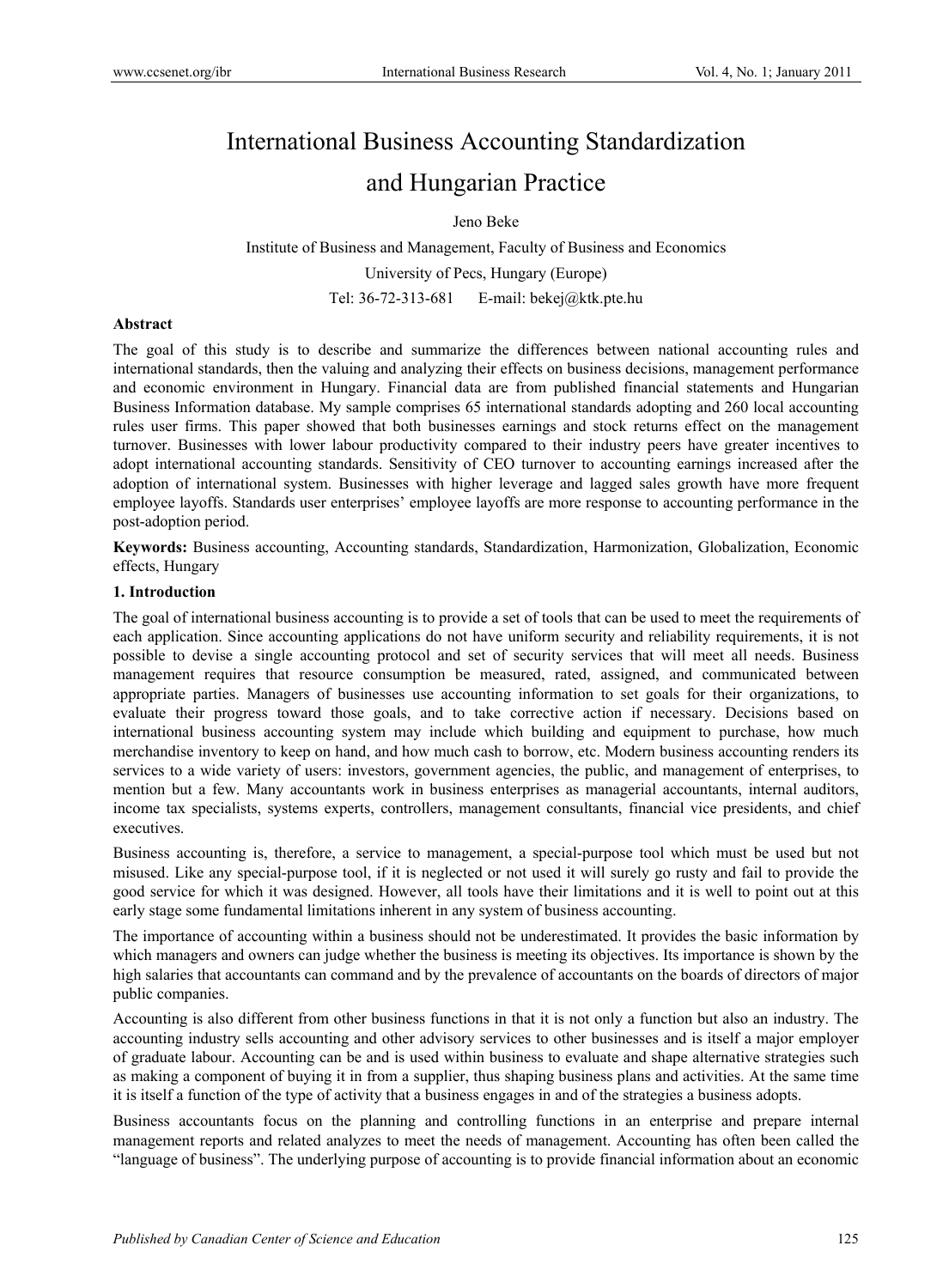entity. The financial information provided by an accounting system is needed by business decision makers to help then plan and control the activities of the economic entity.

In this paper, the goal is to describe and summarize how the international accounting system can help business decisions and influence the business environment in a global scale. The unified, standardized accounting information system will lead to new types of analysis and data, furthermore with the possible integration of new indicators from the business practice of certain countries.

The purpose of the use of international accounting information system is that a single set of standards ensures similar transactions are treated the same by companies around the world, resulting in globally comparable financial statements. However, using the accounting standards consistently by firms we will find that they are changeable, because they are depend on the varying economic, political, and cultural conditions in one state. Accounting standard-setters and regulators around the globe are planning to harmonize accounting standards with the goal of creating one set of high-quality accounting rules to be applied around the world (Whittington, 2008).

The globalization of international financial markets has increased the need for world-wide comparable accounting standards and regulation. The required implementation of International Financial Reporting Standards (IFRS) by listed firms that operate in member-states of the European Union, as of January 1, 2005, should assist investors in their decision-making and enhance stock market efficiency. At the same time, the world-wide acceptance of IFRS may indicate their high-quality.

Globalization describes a process by which regional economies, societies, and cultures have become integrated through a global network of communication, transportation, and trade. The term is sometimes used to refer specifically to economic globalization. The integration of national economies into the international economy through trade, foreign direct investment, capital flows, migration, and the spread of technology.

With increasing globalization of the marketplace, international investors need access to financial information based on harmonized accounting standards and procedures. Investors constantly face economic choices that require a comparison of financial information. Without harmonization in the underlying methodology of financial reports, real economic differences cannot be separated from alternative accounting standards and procedures. Harmonization is used as a reconciliation of different points of view, which is more practical than uniformity, which may impose one country's accounting point of view on all others. Organizations, private or public, need information to coordinate its various investments in different sectors of the economy. With the growth of international business transactions by private and public entities, the need to coordinate different investment decisions has increased.

The transition to IFRS presents firms with difficulties including technical differences, the cost of change and adjustment, the time factor, and the insufficient experience and knowledge. In addition the fair value orientation of IFRS is likely to introduce volatility in book values and reported earnings, and consequently, distort the financial profile of adopting firms. These considerations may influence the financial behaviours of businesses and may motivate them to redefine their strategies and decision-making processes in order to mitigate the adverse impact of adoption on their accounting numbers.

Historically, standardization of the international accounting systems has tended to follow the integration of the markets served by the accounts. For example, the move to unified national accounting system in the US in the early  $20<sup>th</sup>$  century followed the integration of the national economy. Similarly the present impetus for global accounting standards follows the accelerating integration of the world economy. Without the common accounting standards the cross-border portfolio and direct investment my be distorted, the cross-border monitoring of management by shareholders obstructed, and the cross-border contracting inhibited and the cost of these activities may be needlessly inflated by complex translation (Meeks and Swann, 2009).

Standardization is the process of developing and agreeing upon technical standards. The standard is a document that establishes uniform engineering or technical specifications, criteria, methods, processes, or practices. Some standards are mandatory while others are voluntary. Voluntary standards are available if one chooses to use them. Some are de facto standards meaning a norm or requirement which has an informal but dominant status. Some standards are de jure meaning formal legal requirements. Formal standards organizations such as the International Organization for Standardization or the American National Standards Institute are independent of the manufacturers of the goods for which they publish standards.

In social sciences, including economics, idea of standardization is close to the solution for a coordination problem, a situation in which all parties can realize mutual gains, but only by making mutually consistent decisions. Standardization implies the elimination of alternatives in accounting for economic transactions and other events. Harmonization refers to reduction of alternatives while retaining a high degree of flexibility in accounting practices.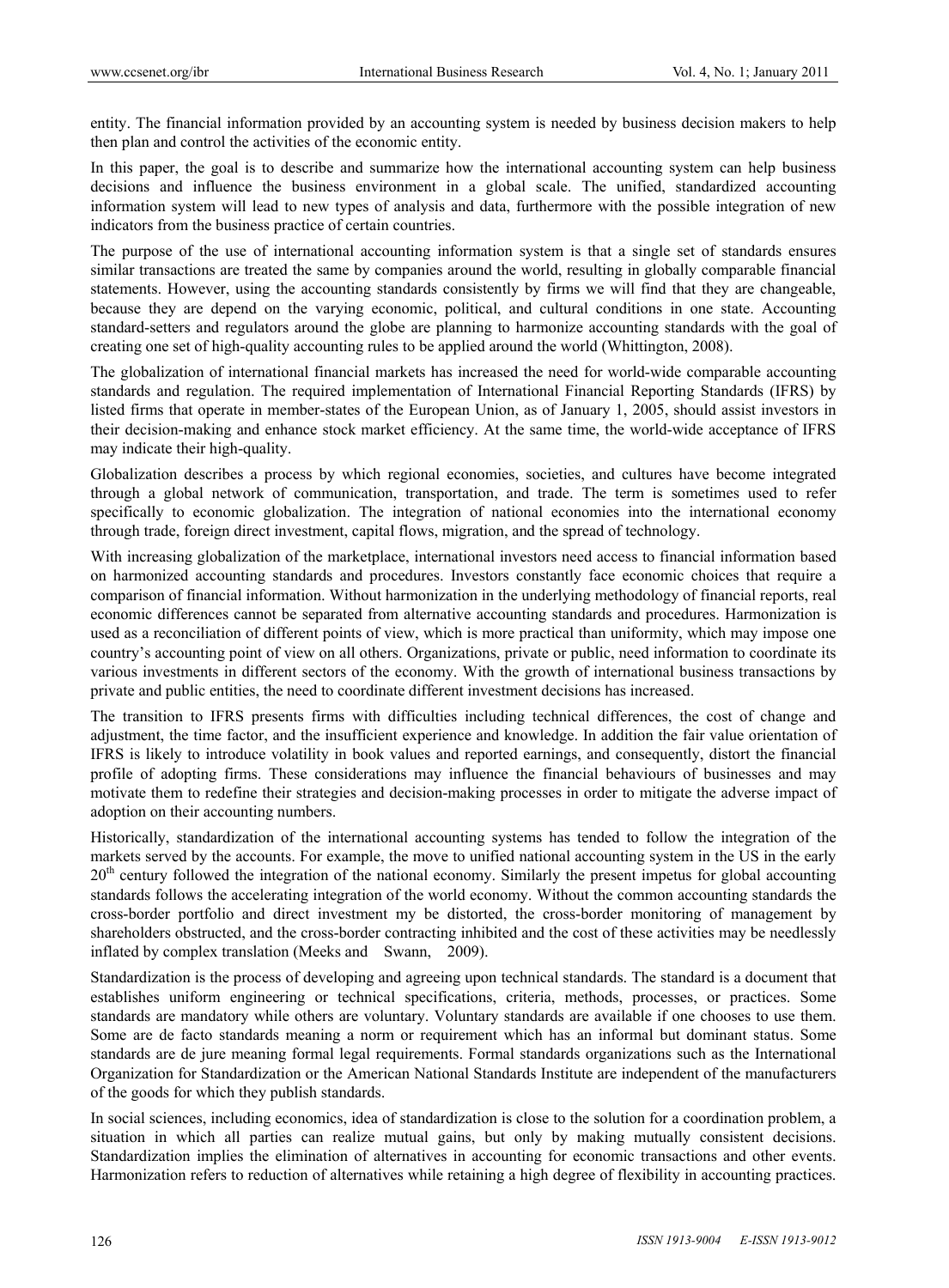Harmonization allows different countries to have different standards as long as the standards do not conflict. For example, within the European Union harmonization program, if appropriate disclosures were made, companies were permitted to use different measurement methods: for valuing assets, German companies could use historical cost, while Dutch businesses can use replacement costs without violating the harmonization requirements.

Since in case such multinational companies like Daimler Chrysler owning more than 900 subsidiaries, operating on 5 continents in more than 60 countries, the published financial results according to international standards is 1.5 times of the one according to German accounting standards. If earning after taxation (EAT) – deducted actual tax burdens - according to US GAAP is taken as 100 percent, due to differences between national accounting standards, EAT would be 25% more in UK, 3% less in France, 23% less in Germany and 34% less in Japan too (Barth et al.,2007).

The first argument for the harmonization of accounting information systems is the existence of the multinational companies, who invest enormous efforts into the preparation of their financial reports in order to comply with the national standards. For these companies life would be much easier if the same rules would be applied to their subsidiaries all around the world. On the other hand this would be profitable for the investors as well, as they could compare the enterprises' results without difficulties, which would spare both money and other resources for them. This would also lead to the reduction of the information diversity between managers and investors. The information diversity is a costly and can be blamed for the decrease of the managers' bonus, the increase of the equity's cost and the inaccuracy of the economical and the financial forecasts.

## **2. Previous related literature review**

International accounting literature provides evidence that accounting quality has economic consequences, such as costs of capital (Leuz and Verrecchia, 2000), efficiency of capital allocation (Bushman and Piotroski, 2006) and international capital mobility (Guenther and Young, 2002).

Prior researches (e.g. Meeks and Meeks, 2002) have raised substantial doubt regarding whether a global accounting standard would result in comparable accounting around the world. But differences in accounting practices across countries can result in similar economic transactions being recorded differently. This lack comparability complicates cross-border financial analysis and investment.

Epstein (2009) compared characteristics of accounting amounts for companies that adopted IFRS to a matched sample of companies that did not, and found that the former evidenced less earnings management, more timely loss recognition, and more value relevance of accounting amount than did the latter. They found, that IFRS adopters had a higher frequency of large negative net income and generally exhibited higher accounting quality in the post-adoption period than they did in the pre-adoption period. The results suggested an improvement in accounting quality associated with using IFRS.

Chatterjee (2006) assigned that first time mandatory adopters experience statistically significant increases in market liquidity and value after IFRS reporting becomes mandatory. The effects were found to range in magnitude from 3 % to 6 % for market liquidity and from 2 % to 4 % for company by market capitalization to the value of its assets by their replacement value.

Daske et al. (2007) also found that the capital market benefits were present only in countries with strict enforcement and in countries where the institutional environment provides strong incentives for transparent filings. In the order IFRS adoption countries, market liquidity and value remained largely unchanged in the year of the mandate. In addition, the effects of mandatory adoption were stronger in countries that had larger differences between national GAAP and IFRS, or without a pre-existing convergence strategy toward IFRS reporting.

The increased transparency promised by IFRS also could cause a similar increase in the efficiency of contracting between firms and lenders. In particular, timelier loss recognition in the financial statements triggers debt covenants violations more quickly after firms experience economic losses that decrease the value of outstanding debt (Ball and Lakshmann, 2006, Ball and Shivakumar, 2007).

Accounting theory argues that financial reporting reduces information asymmetry by disclosing relevant and timely information (e.g. Frankel and Li, 2004). Because there is considerable variation in accounting quality and economic efficiency across countries, international accounting systems provide an interesting setting to examine the economic consequences of financial reporting. The EU's movement to IFRS may provide new insights as firms from different legal and accounting systems adopt a single accounting standard at the same time. Improvement in the information environment following change to IFRS is contingent on at least two factors. First, improvement is based upon the premise that change to IFRS constitutes change to a General Accepted Accounting Principles (GAAP) that induces higher quality financial reporting. Second, the accounting standards are a complementary component of the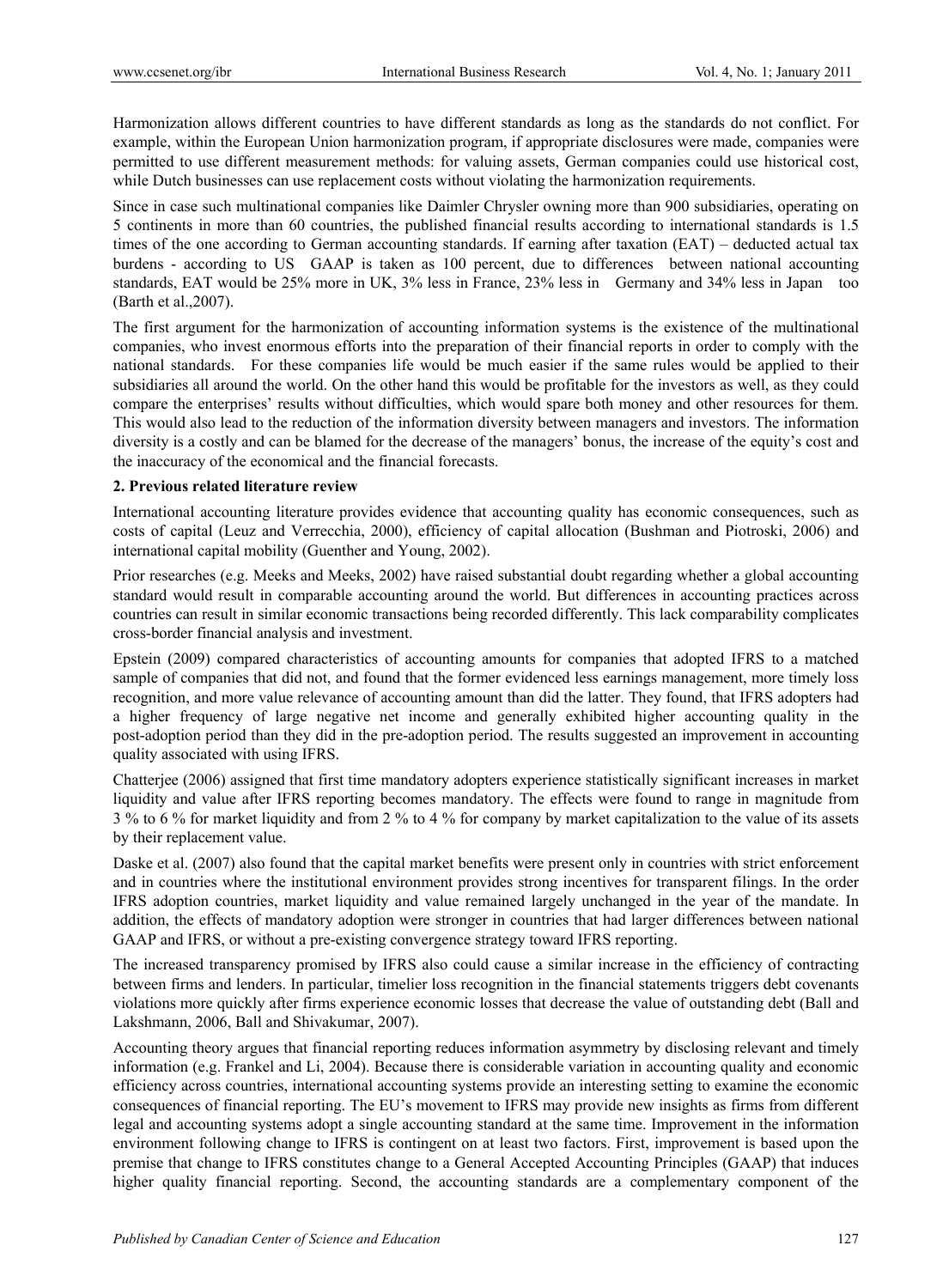country's overall institutional system and they are also determined by businesses' incentives for financial reporting (Ball et al., 2006).

La Porta (1998) provided the first investigation of the legal system's effect on a country's financial system. He found that common law countries have better accounting systems and better protection of investors than code law countries. Other factors associated with financial reporting quality include the tax system (Daske and Gebhardt, 2006), ownership structure (Burgstahler et al., 2006, Jermakovicz et al., 2007), the political system (Gwilliam et al., 2005), capital's structure and capital market development (Ali et al., 2000). Therefore, controlling for these institutional and firm-level factors becomes an important task in the empirical research design. As a result of the interdependence between accounting standards and the country's institutional setting and firms' incentives, the economic consequences of changing accounting systems may vary across countries. Few papers have examined how these factors affect the economic consequences of changing accounting standards. For example, Pincus et al. (2007) measured that accrual anomaly is more prevalent in common law countries. Maskus et al. (2005) explored that accounting quality is associated with tax reporting incentives. Exploration of the interaction between these factors and the accounting standards can provide insights into differences in the economic consequences of changing accounting principles across countries.

#### **3. Methodology**

This study examines the impact of the adoption of international accounting standards on the management performance of businesses listed on the Budapest Stock Exchange in Hungary. The research work also seeks to identify the financial attributes of enterprises that national rules employed by the requirements of the Hungarian Financial Ministry.

Finally, the paper investigates whether international accounting standards reduces the level of earnings management and enhances the value relevance of CEO turnover.

My research is based on a qualitative comparative approach. In order to identify the results of my scientific research about the evaluation of the accounting standards in Hungary I have elaborated the following hypotheses:

**H1:** Businesses with lower labour productivity compared to their industry peers have greater incentives to adopt international accounting standards.

**H2:** The sensitivity of CEO turnover to accounting earnings increases after the adoption of international accounting standards.

**H3:** Standards user enterprises' employee layoffs are more response to accounting performance post-adoption.

The purpose of this study was the measuring the differences between the national rules and the international methods, the valuing and analyzing their effects on the business decisions. This survey contains information on how local, national accounting rules differ from IFRS on incorporating recognition, measurement, and disclosure rules.

To analyze business adoption decision my sample consists of Budapest Exchange Trade (BET) companies who compulsory adopted international financial reporting standards from 2005. My final sample comprises 65 IFRS adopting and 260 local (Hungarian) accounting rules user firms. For the chosen of the national accounting rules user enterprises I introduced mathematic-statistic methods. An alternative approach it to create a matched sample of local rules businesses based on criteria such as year and industry. It is chosen to incorporate all local rules firms due to methodological concerns about the matched-pairs research design. Financial data are from published accounting statements in BET and Hungarian Business Information database. In my sample the businesses are classified into those following IFRS and those following national accounting rules. For the IFRS adopting enterprises the adoption year is treated as event year 0. To analyze enterprises' adoption decision, I required data on stock returns, accounting earnings, total assets, market capitalization, leverage, growth, foreign sales one year prior to event year 0, and closely held shares for event year 0. Close\_Held is measured in event year 0.

The adoption decision models are expanded relying Nobes (2006) researches and test if the demand from internal performance evaluations is a factor in businesses decisions to adopt international accounting standards.

It is estimated in the following logistic regression model (1) after the prior literature (Wu and Zhang, 2009):

Prob [Adopt=1] = Logit 
$$
(a + a
$$
 Close\_Held + a\_ Labor\_Prod<sub>-1</sub> + a\_3 RET<sub>-1</sub> + a\_4 ROA<sub>-1</sub> +  
+ a\_5 Size<sub>-1</sub> + a\_ Lev<sub>-1</sub> + a\_ Growth<sub>-1</sub> + a\_5 Foreign\_Sales<sub>-1</sub> ). (1)

Where:

Close Held: Percentage of closely held shares at the end of event year (event year of 2008 for the management turnover and employee layoffs analyses)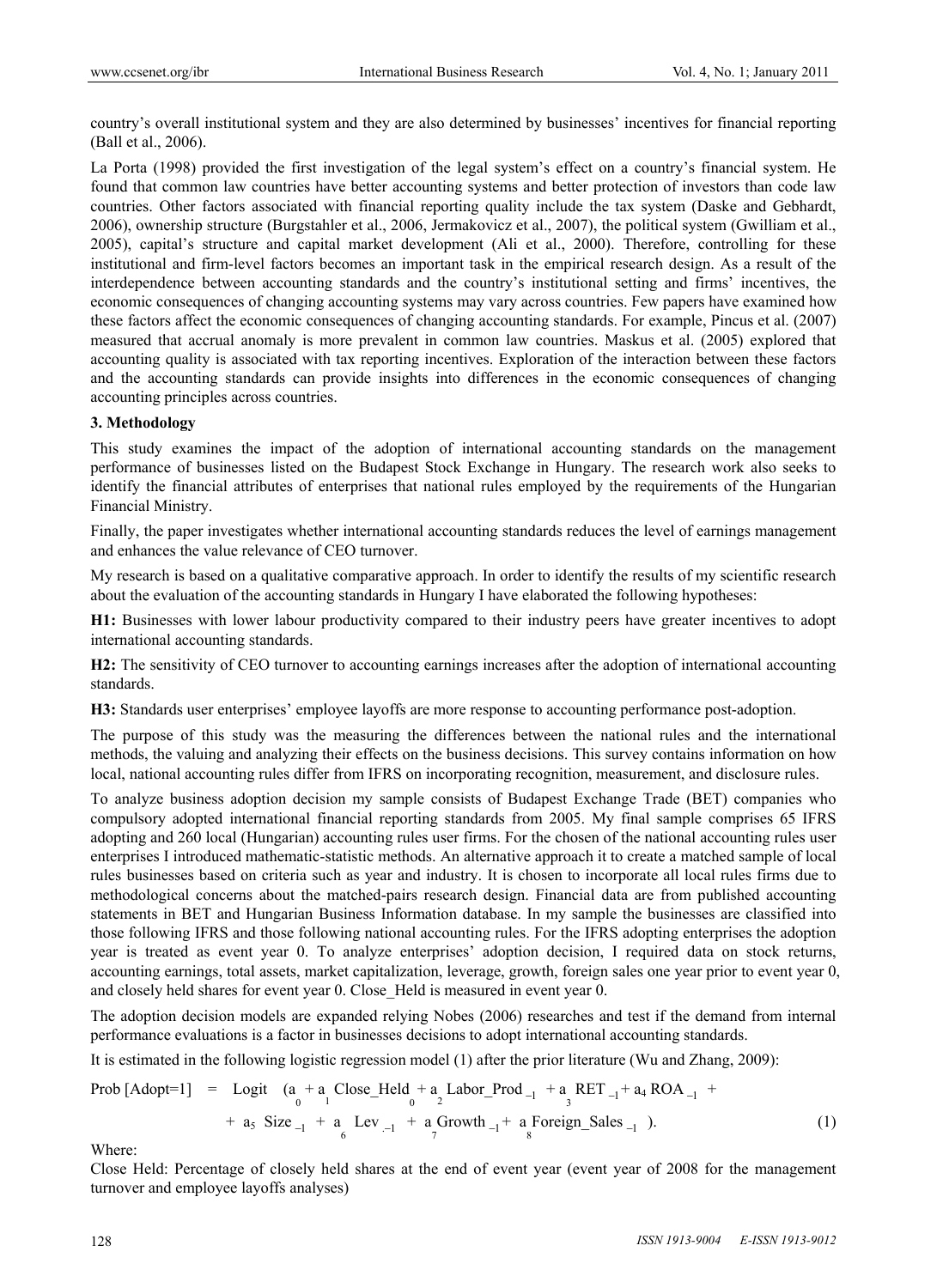Labour Prod: Labour productivity (sales per employee) minus the median labour productivity

RET: Annual raw stock return

ROA: Return on Assets, accounting earnings is defined as net income before extraordinary items.

Size: Natural logarithm of market capitalization

Lev: Leverage, defined as long-term debt divided by total assets

Growth: Sales growth, current year's sales change divided by prior year's sales

Foreign Sales:Foreign sales divided by total sales.

The dependent variable *Adopt* is equal to 1 for adopting firms and 0 otherwise. All the independent variables are measured around event year 0. This model includes year and industry dummy variables.

I included lagged variables on businesses performance (RET<sub>-1</sub> and ROA<sub>-1</sub>), firm size (Size<sub>-1</sub>), leverage (Lev<sub>-1</sub>), growth (Growth  $_{-1}$ ) on the right-hand side of the regression model and I expected the coefficients on firm size, leverage and growth to be positive. I also included foreign sales as a percentage of enterprise total sales (Foreign Sales  $_1$ ). I expected these variables to have positive signs.

The regression results are reported in Table 1. Table 1 reports the logistic reports to model business decisions to adopt IFRS. In Table 1 the coefficients estimates, standard errors, and the marginal effects are reported in columns (1) to (3), respectively. The Close–Held<sub>0</sub> has a negative coefficient,  $-0.00445$ , and significant at the 0.05 level..

The percentage of closely held shares can also vary with business' incentives to access the capital market as more closely held business may have lower demand for external capital. This is the reason why the research controls for various factors related to business financing needs in the regression model.

The coefficient on Labor\_Prod<sub>-1</sub> is -0.00005 negative as expected and significant as the 0.05 level. The marginal effect indicates that a one standard deviation increase in labour productivity reduces the likelihood of adoption by 1.08 percent. Regression has reasonable predictive power with a Pseudo  $R^2$  of 32 percentages.

It was expected that the coefficients on the percentage of closely held shares (*Close\_Held0)* and labour productivity (industry-adjusted sales per employee, (*Labor\_Prod* <sub>-1</sub>) variables to be negative, because prior researches suggested that these variables associated with disclosure incentives have predictive power for the adoption decision (e.g. Botsari and Meeks, 2008, Schleifer and Vishny, 2003). The control variables signed that larger businesses, those with higher leverage, with more substantial foreign sales are more likely to adopt international standards. I found that Close\_Held are consistent with compensation contracting demands affecting business decisions to adopt international accounting standards.

The marginal effect suggest that a one standard deviation increase in the percentage of closely held shares decreases the adoption likelihood by 0,64 percent, or 5 percent of unconditional adoption probability of 20 percent (65/325). This supports a greater demand for more informative and conservative accounting earnings due to management performance evaluations at more widely held by businesses stimulating to adopt international accounting standards.

I analyzed CEO turnover-to-performance sensitivities separately for the adopting standards and the national rules user samples using model (2):

Prob [CEO\_Turnover<sub>t</sub> = 1] = Logit (a<sub>0</sub> + a<sub>1</sub> DROA<sub>t-1</sub> + a<sub>2</sub> DRET<sub>t-1</sub> + a<sub>3</sub>Post + a<sub>4</sub> Post\*DROA<sub>t-1</sub> + a<sub>5</sub> Post\*DRET<sub>t-1</sub> + 
$$
\sum_{j} b_j \text{ Control variable }_{j}
$$
 (2)

Where:

CEO\_Turnover: 1 if there is a CEO turnover in event year t; 0 otherwise.

DROA: 1 if ROA of event year t-1 is negative and 0 otherwise.

DRET: 1 if annual stock return of event year t-1 is less than 20% and 0 otherwise.

Post: 1 of a firm-year observation is post-event year 0, and 0 for pre-event year 0 observations (event year 0 itself is removed).

The dependent variable, CEO Turnover<sub>t</sub>, is an indicator equal to 1 there is a CEO turnover in year t and 0 otherwise. Post is an indicator variable, equal to 1 if the firm-year is post-event year 0, and 0 otherwise (event year 0 itself is removed from the analysis). The study includes the explanatory variables from the earlier adoption decision regression (except for ROA and RET*)* to control for business incentives to adopt international accounting standards and their potential impact on CEO turnover. These variables are measured around year *t.* The results for model (2) are reported in Table 2.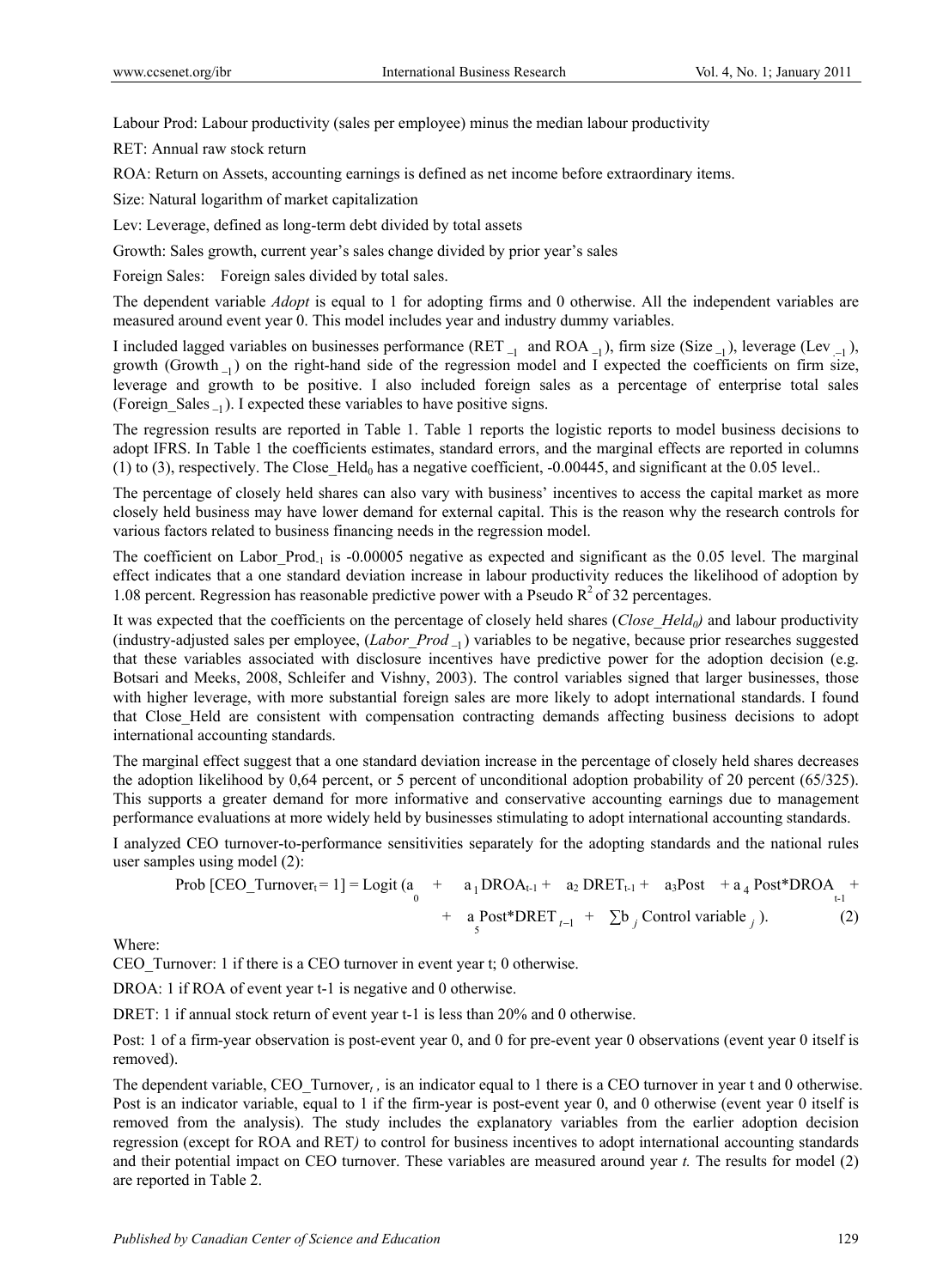I expected a positive coefficient on Post\*DROA for the adopting sample and negative for local accounting rules<br>hydrogeoe businesses.

The insignificant coefficient on  $Post*DRET_{t-1}$  is inconsistent with an overall increase in the performance sensitivities of CEO turnover at the adopting firms that might result from concurrent organizational changes other than accounting changes.

In my management turnover test the indicator variable *DROA* equal 1 and the stock return 17 percent (below 20 percent). But the accounting earnings are timelier, less managed, and more conservative after the adoption of international accounting standards. Also they are more effective tools for businesses internal performance evaluations and governance as I found in my research too.

The next model (3) is an analysis of layoff-to-performance sensitivities separately for the adopting standards and local rules user samples.

Prob [Layoff<sub>t</sub>=1] = Logit (
$$
a_0 + a_1DROA_{t-1} + a_2DRET_{t-1} + a_3Post * DROA_{t-1} + a_5Post * DRET_{t-1} ++  $\sum b_j$  Control variable<sub>j</sub> (3)
$$

The dependent variable, Layoff<sub>t</sub>, is an indicator, equal to 1 if there is a reduction of a business employee headcount of more than 5 percent in year t, and 0 otherwise. The explanatory variables on the right-hand side are the same as those in model (2) on management turnover, except for the addition of several control variables. Since the change in employee headcount can reflect contemporaneous changes in a businesses overall scale of operations, the study includes sales growth (Growth), change in foreign sales (∆Foreign\_Sales)*,* and an indicator variable for fixed assets disposal (Fix\_Disposal*),* for year *t.* 

The results for model (3) are reported in Table 3.

# **4. Conclusion**

My research paper investigates the effects of international accounting system on business decisions, management performance and economic environment. The results showed that businesses with lower labour productivity compared to their industry peers have greater incentives to adopt international accounting standards. As hypothesis 1 predicted that businesses face a better need for informative measures of enterprises performance to facilitate internal performance evaluation, therefore a higher probability of international standards.

Controlling for the effects of macro-economic conditions and employee layoffs by including the market return in Hungary it was pointed that the coefficients on market returns had been insignificant in the various regressions. Analyzing the changes in labour productivity at the adopting businesses the tests did not show a significant decreasing in the productivity over the last 5 years. It could be that businesses' labour productivity is persistently low, not necessarily deteriorating continuously, in the several years leading up to the adoption. Meanwhile, there is a significant increase in labour productivity over event years.

I measured earnings and stock performances with indicator variables of negative Return on Assets (ROA) and stock returns, respectively. The indicators with continuous measures of ROA and stock returns were replaced. The inferences on employee layoffs are unaffected. However, the results on turnover are sensitive to this change in variable specification. This suggests that the increase in the sensitivity of turnover to accounting performance post-adoption is primarily driven by heightened turnover sensitivity to accounting losses (hypothesis 2). Both the business earnings and stock returns affected management turnover. The prior studies suggested that variables associated with disclosure incentives have predictive power for the adoption decision and showed that both earnings and stock returns affect management turnover (see, for example, Easton, 2006).

Hypothesis 3 is certified in my tests that the employee layoff sensitivity to poor accounting performance increased after the adoption of international accounting standards. The adopting firms' employee layoffs are more response to accounting performance in the post-adoption period. With respect to the control variables, the study founded that businesses with higher labour productivity, that are larger, with greater contemporaneous and lagged sales growth, and less frequent layoffs. On the other hand, businesses with higher leverage and divestitures have more frequent employee layoffs. Continental European countries are known for their strong employment protection laws and powerful labour unions (Zeff, 2006). Companies with more substantial foreign sales are better likely to adopt international accounting standards.

## **References**

Ali, A., Hwang, L .S. & Trombley, M. .A. (2000). Accruals and Future Stock Returns: Tests of the Naïve Investor Hypothesis. *Journal of Accounting, Auditing & Finance,* 15, 45 – 63.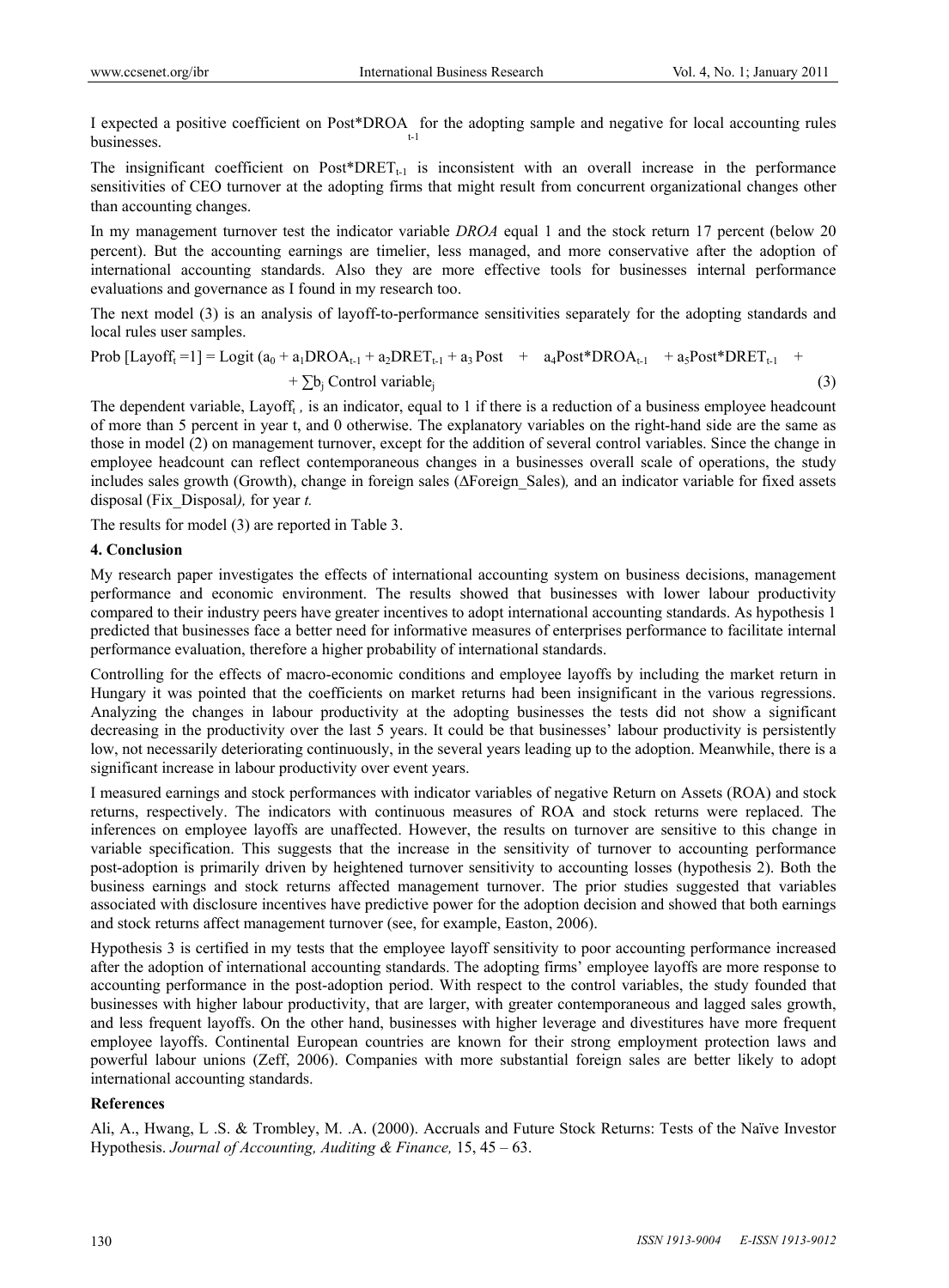Ball, R. & Laksmann, S. (2006). Earnings quality in UK private firms. *Journal of Accounting and Economics,* 39, 83-128.

Ball, R., Robin, A. & Sadka, G (2006). The effect of international institutional factors on properties of accounting earnings. *Journal of Accounting and Economics,* 29, 417-434.

Ball, R. & Shivakumar, L. (2007). The effect of international institutional factors on properties of accounting earnings. *Journal of Accounting and Economics,* 29, 417-434.

Barth, E., Landsman, R. & Lang,H. (2007). *International Accounting Standards and Accounting Quality*. Research Paper. Stanford University Graduate School of Business.

Botsari, A. & Meeks, G. (2008). Do acquirers manage earnings prior to share for share bid? *Journal of Business Finance and Accounting,* 35, 633-670.

Burgstahler, D., Hail, L. & Leuz, C. (2006). The importance of reporting incentives: earnings management in European private and public firms. *International Business Review,* 23, 48-69.

Bushmann, R. & Piotroski, J. (2006). Financial reporting incentives for conservative accounting: the influence of legal and political institutions. *Journal of International Accounting,* 27, 148-161.

Chatterjee, R. (2006). *Performance pricing and covenants in debt contracts in the UK*. Judge Business School Working Paper. 07. University of Cambridge.

Daske, H. & Gebhardt, G. (2006). International Financial Reporting Standards and Experts. Perceptions of Disclosure Quality*. Abacus*, 42, 34-41.

Daske, H., Hail, L., Leuz, C. & Verdi, R. (2007). Adopting a Label: Heterogenity in the economic Consequences of IFRS Adoptions. *Journal of Business Finance & Accounting*, 33(3)&(4), 329-375.

Easton, P. (2006). Use of forecasts of earnings to estimate and compare cost of capital across regimes*. Journal of Business Finance & Accounting Research,* 23/ 2, 49-71.

Epstein, B. J. (2009): The Economic Effects of IFRS Adoption. *The CPA Journal*, 03, 26-31.

Frankel, M. R. & Li, X. (2004). Characteristics of a Firm's Information Environment and the Information Asymmetry between Insiders and Outsiders. *Journal of International Business Studies,* 37, 229-259.

Guenther, A., & Young, P. (2002)*.* Financial Reporting Environments at International Capital Mobility*. Journal of Accounting Researches,* 08, 41-57.

Gwilliam, D., Macve, R., & Meeks. G. (2005). The costs and benefits of capital do legal institutions and securities regulation matter? *Journal of Accounting Research,* 44(3), 485-531.

Jermakovicz, K., Kinsey, P. & Wulf, I. (2007). The Value Relevance of Accounting Income Reported by DAX-30, German Companies. *Journal of International Financial Management & Accounting,* 18.(3), 611-641

La Porta, R. (1998). Law and Finance. *The Journal of Political Economy, 106,* 1113-115*5.* 

Leuz, C. & Verrecchia, R. E. (2000). The economic consequences of increased disclosure. *Journal of Accounting Research,* 38, 91-124.

Maskus, K. E., Otsuki, T. & Wilson, J. S. (2005). An *empirical framework for analyzing technical regulations and trade.* In. S .Henson, J..S., Wilson (eds): The WTOÖ and Technical Barriers to Trade. Cheltenham, Edward Elger.

Meeks, G. & Meeks, J. (2002). *Towards a Cost-Benefit Analysis of Accounting Regulation*. London. Centre of Business Performance.

Meeks, G. & Swann, P. (2009). Accounting standards and the economics of standards. *Accounting and Business Research,* .39, 191-210.

Nobes. G. (2006). *A Survey of National Accounting Rules Benchmarked Against International Accounting Standards.* Ninth Edition. London.

Pincus, M., Rajgopal, S. & Venkatachalam, M. (2007). The Accrual Anomaly: International Evidence. *The Accounting Review,* 6, 89-111.

Shleifer, A. & Vishny, R. (2003). Stock market driven acquisitions. *Journal of Financial Economics,* 70, 295-314.

Whittington, G. (2008). Harmonization or discord? The critical role of IASB conceptual framework review. *Journal of Accounting and Public Policy*, 27, 495-502.

Wu, S. & Zhang, P. (2009). International Accounting Standards and Internal Performance Evaluation. *The Accounting Review*, 37, 1283-1311.

Zeff, R. (2006). *The Empirical Economics of Standards*. DTI, Economics Paper*,* 12. London: Department of Trade and Industry.